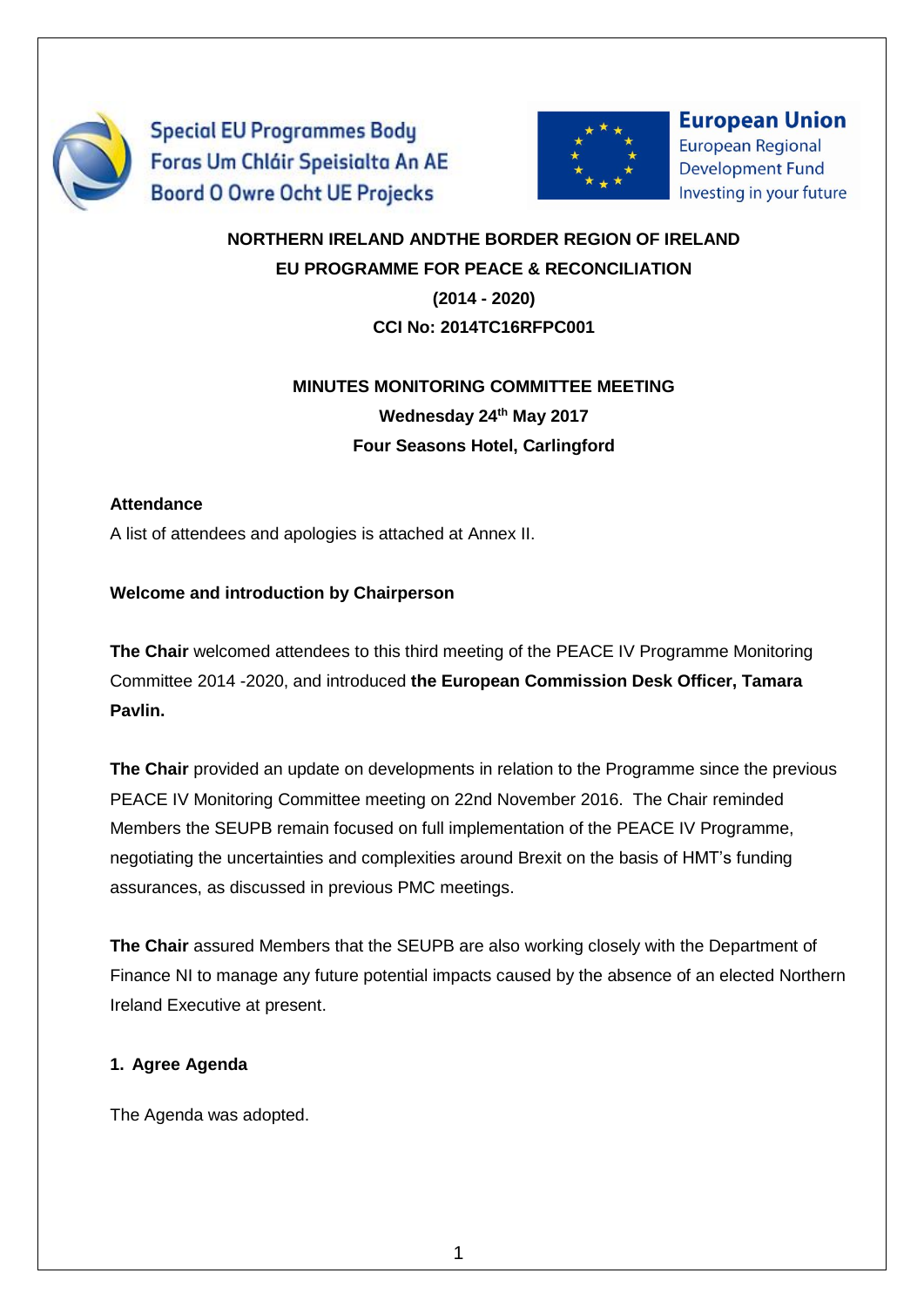#### **2. Conflict of Interest Declaration**

**The Chair** requested that any outstanding Code of Conduct and Conflict of Interest forms be returned to the SEUPB Secretariat, and that in the interim any Conflicts of Interest be declared verbally. None were declared.

#### **3. Minutes of the previous meeting – 22 November 2016**

The minutes of the previous meeting were agreed as a true and accurate record.

The minutes will be uploaded to the SEUPB website.

#### **4. Matters Arising**

The Committee noted the single matter arising from the previous meeting, relating to a request that the 15% match funding contribution is included in figures within future PMC update papers. The matter has been resolved, and figures presented today are inclusive of the 15% match amount.

#### **5. Update on the implementation of PEACE IV 2014 – 2020 Programme**

**The Chair** invited **the JS Head of Unit** to provide an update on Programme Implementation, which included the following main points;

- Four Steering Committees have been held since the previous PMC. In total, 92 applications have been received and 19 projects have been approved with a total of €107.9 million (ERDF plus match);
- 43% of the total Programme budget has been committed to date;
- Shared Education specific objective;
	- $\circ$  The objective is fully allocated and 100% of the outputs have been committed to;
	- $\circ$  5 applications were received at Stage 1 and 2 were progressed to Stage 2;
	- $\circ$  This complex call took time to conclude, and the two applicants had to adjust their targets and budgets to address different sectors: one application in relation to the pre-school sector and the second in relation to the primary and post-primary sector**;**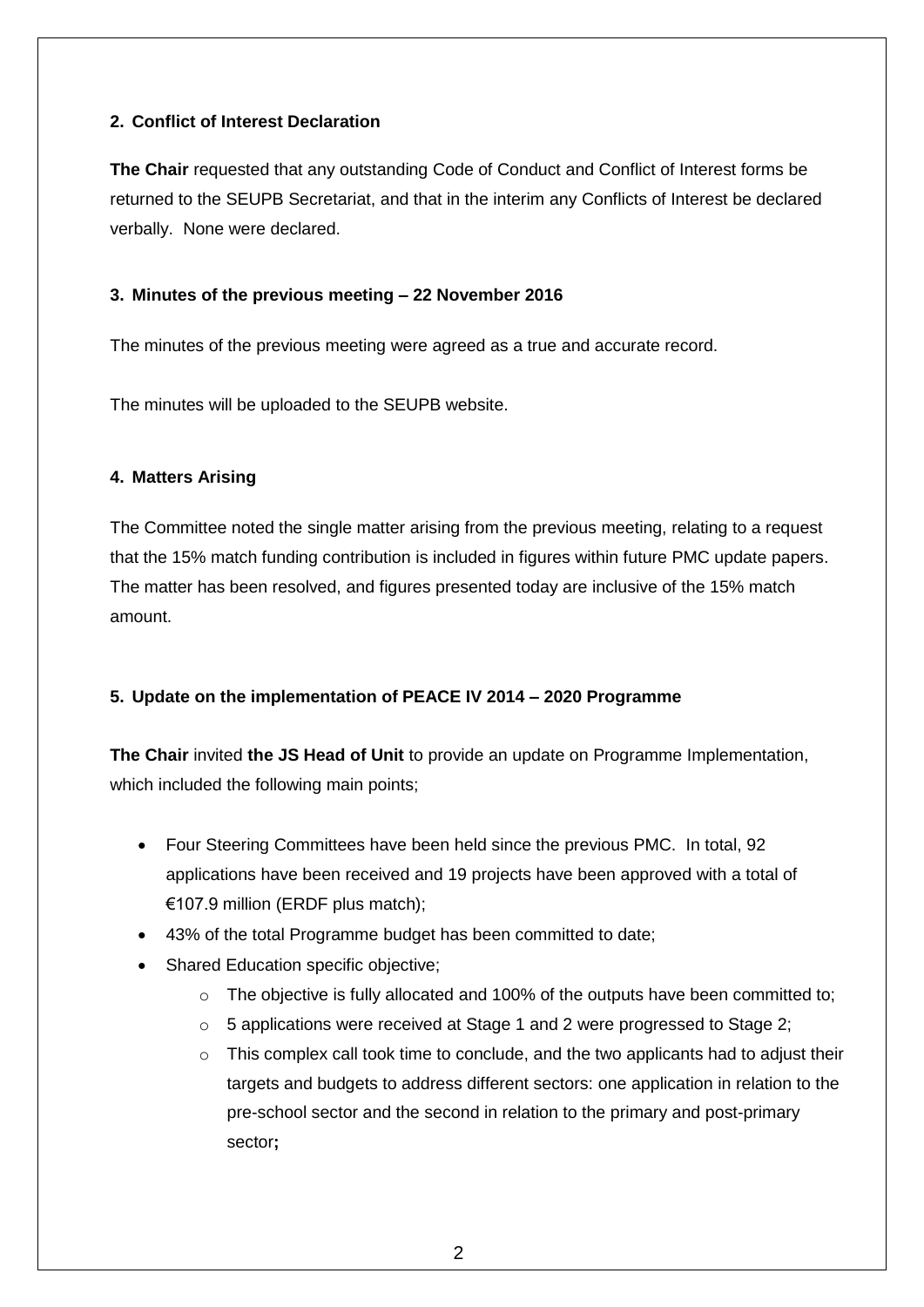- $\circ$  The 36 week deadline to process applications was met, with the Steering Committee reaching a decision at 30 weeks to defer the applications until further detail can be provided.
- Children and Young People (14-24) element of the Programme;
	- $\circ$  This competitive call was significantly oversubscribed, with requests for up to €90m of funding received for a call with a budget of  $€37.6$ m (ERDF plus match);
	- $\circ$   $\in$  10.5m remains unallocated, which is reserved pending the outcome of the first stage of funding;
	- $\circ$  36 applications were received, two of which were deemed ineligible;
	- o The Call for Applications for Children and Young People (14-24) consisted of two elements – Projects and the Quality and Impact Body.
	- $\circ$  There is an expectation that the Quality and Impact Body will be awarded funding at a Steering Committee meeting on  $7<sup>th</sup>$  June, and decisions on the Projects will be made at a Steering Committee meeting in late July 2017;
	- $\circ$  While this Call remains under consideration, there is no reason to expect the processing time will exceed the 36 week target.
- Shared Spaces and Services specific objective;
	- o The Shared Spaces element of this specific objective is valued at €52.9m (ERDF plus match), 33 applications were received at Stage 1 in May 2017, and 13 have progressed to Stage 2;
	- $\circ$  The applications are currently being assessed with the aim of presenting them to the Steering Committee in September 2017;
	- $\circ$  The Programme output for Shared Spaces sets a target of 8 new shared civic spaces;
	- $\circ$  With a Steering Committee decision expected by October 2017, the deadline of 36 weeks will be met.
- Victims and Survivors element of the Programme;
	- o This closed call approved one project at stage 2 to the value of €15.8m, with the Victim and Survivors Service (VSS) as the Lead Partner;
	- $\circ$  The funding will benefit 6,300 individuals through advocacy support and over 11,000 individuals through case assessment and resilience support;
	- o The Steering Committee decision was taken at 31 weeks.
- Regional objective:
	- $\circ$  The Regional call is under assessment and will be submitted to the Steering Committee on 7<sup>th</sup> June:
	- o 31 applications were received at Stage 1 and 21 progressed to Stage 2;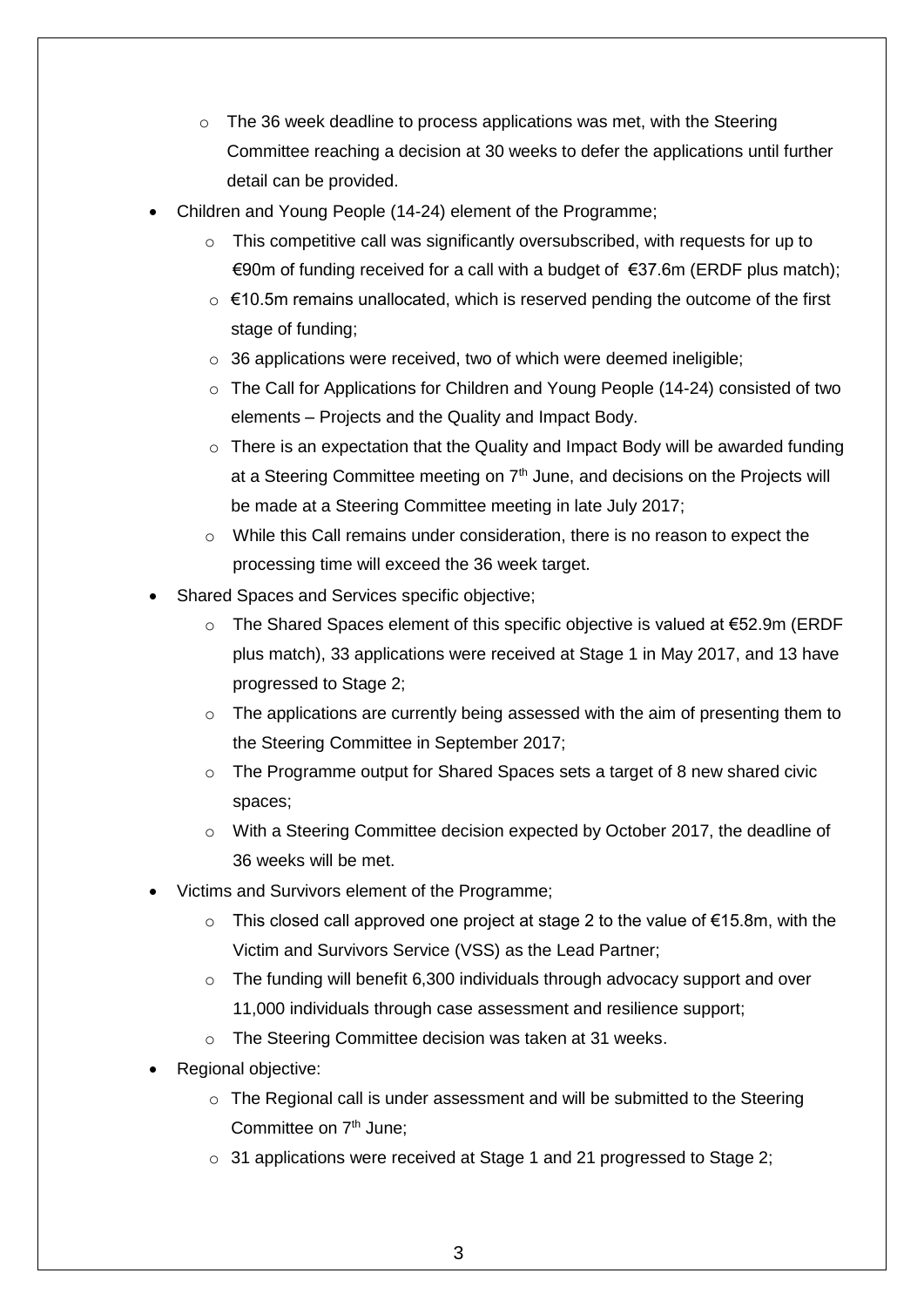- $\circ$  However, it is unlikely the output indicator of 20 regional projects under this call will be achieved, despite the number of projects meeting the funding criteria, due to a shortfall in funding.
- Building Positive Relations specific objective;
	- o This objective, valued at €81m, covers three areas Children and Young People (0- 24), Local Authority Shared Spaces Building Positive Relations at the Local Level and Building Positive Relations at a Regional Level;
	- o The area has proved challenging due to the complexities of the Local Authority PEACE Action Plans, the amount of funding, and the timing around the EU Referendum decision;
	- o 16 of 17 Local Action Plans have been approved to a value of €56m. The application for the Belfast City Council PEACE Action Plan, representing €18m allocation, is under assessment after having previously been withdrawn and resubmitted;
	- $\circ$  A number of Local Authorities under Shared Spaces were not awarded full allocation as SEUPB requires further assurance that the activities have a strong link to peace and reconciliation,;
	- $\circ$  Assessment of the applications was completed in 25 weeks. The SEUPB then entered a period of confirming details of activities and work packages in order to input into the three separate entities required by the online monitoring system;
	- o To date, all the approved Peace Action Plans have been issued a draft Letter of Offer, 7 of which have been signed and returned;
	- o Some Local Authorities have commenced project activities whilst others have had a delayed start and are beginning to mobilise;
	- o The shortfall on outputs represents the lack of conclusion on the Belfast City Council Action Plan and is not considered a material risk;
	- $\circ$  The SEUPB anticipate significant allocation of funding in the last quarter of 2017;
	- $\circ$  The Regional element of the Programme is under assessment and will be submitted to the Steering Committee on the 7<sup>th</sup> June;
	- o 31 applications were received at Stage 1 and 21 progressed to Stage 2;
	- o However, it is unlikely the output indicator of 20 regional projects under this call will be achieved, despite the number of projects meeting the funding criteria, due to a shortfall in funding.

**The Director, MA**, drew Members' attention to the following updates within the Implementation paper;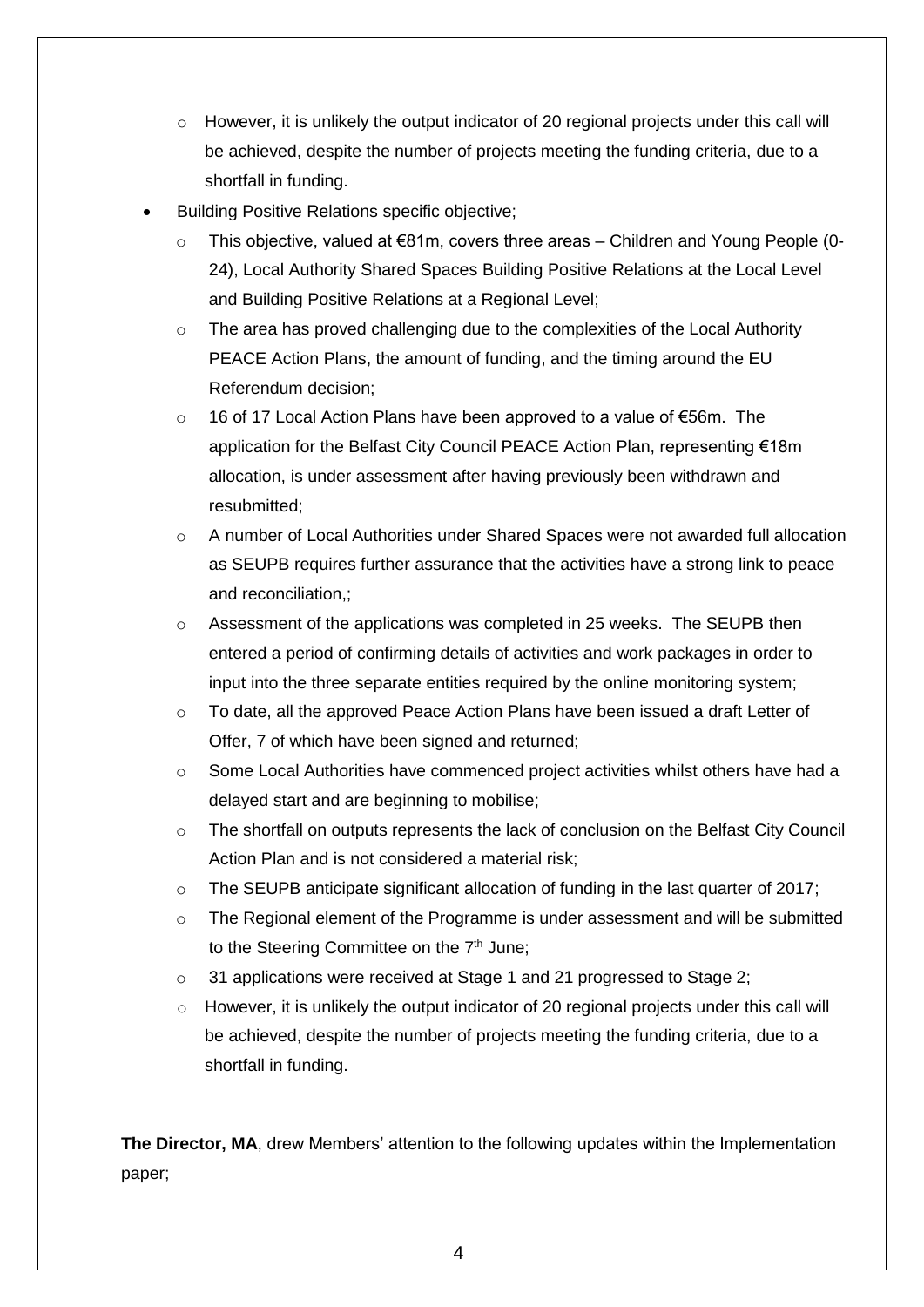- Designation procedures were agreed by the Audit Authority in April 2017 and designation of the programme authorities was subsequently notified to the EU Commission. This allows for the submission of claims for reimbursement to the EU Commission by the end of June 2017, in line with the current accounting year. The first claim will be a minor claim relating to Technical Assistance however, expenditure is expected to escalate over the remainder of the year.
- The online monitoring system (eMS) is now operational, which has allowed for the submission of applications on the system for the first time in recent calls;
- A complex process of entering retrospective data for the PEACE Action Plan Projects to the system has concluded. The system is now able to generate funding contracts, and payment claims capturing expenditure are expected in the coming weeks;
- Simplified Cost Options (SCO) have been used where applicable to reduce the administrative burden on applicants, reduce error rates and make the Programme userfriendly. The SEUPB are proposing the use of SCOs in the Children and Young People (14-24) element of the Programme, based on those already being used in European Structural Fund (ESF) Programmes. The SEUPB are currently seeking advice from the Audit Authority on this matter, and;
- The PEACE IV Programme 2007 2013 Final Closure Report was submitted to the EU Commission prior to the March 2017 deadline. The Commission have five months to provide a response.

**The EU Commission representative** made the following observations relating to the Programme Implementation report;

- She congratulated the SEUPB on the achievement of 43% Programme allocation, representing significant progress since the last PMC, where one Letter of Offer had been signed;
- The representative queried whether the Shared Education objectives would be implemented in this academic/ school year, in order to meet the milestone target of 19,000 participants by the end of 2018;
- Queried how cross-border shared education activities can be implemented among children of pre-school age;
- Asked for further clarification on the cross-border element of the Shared Education theme;
- Advised the SEUPB to closely monitor the 5000 participants target under Children and Young People (44-24 0-24 Phase 1) next year;
- Referred to the wording of targets in Annex 2, for example the provision of "multi-sport facilities" under Donegal County Council Shared Spaces, as seeming misaligned with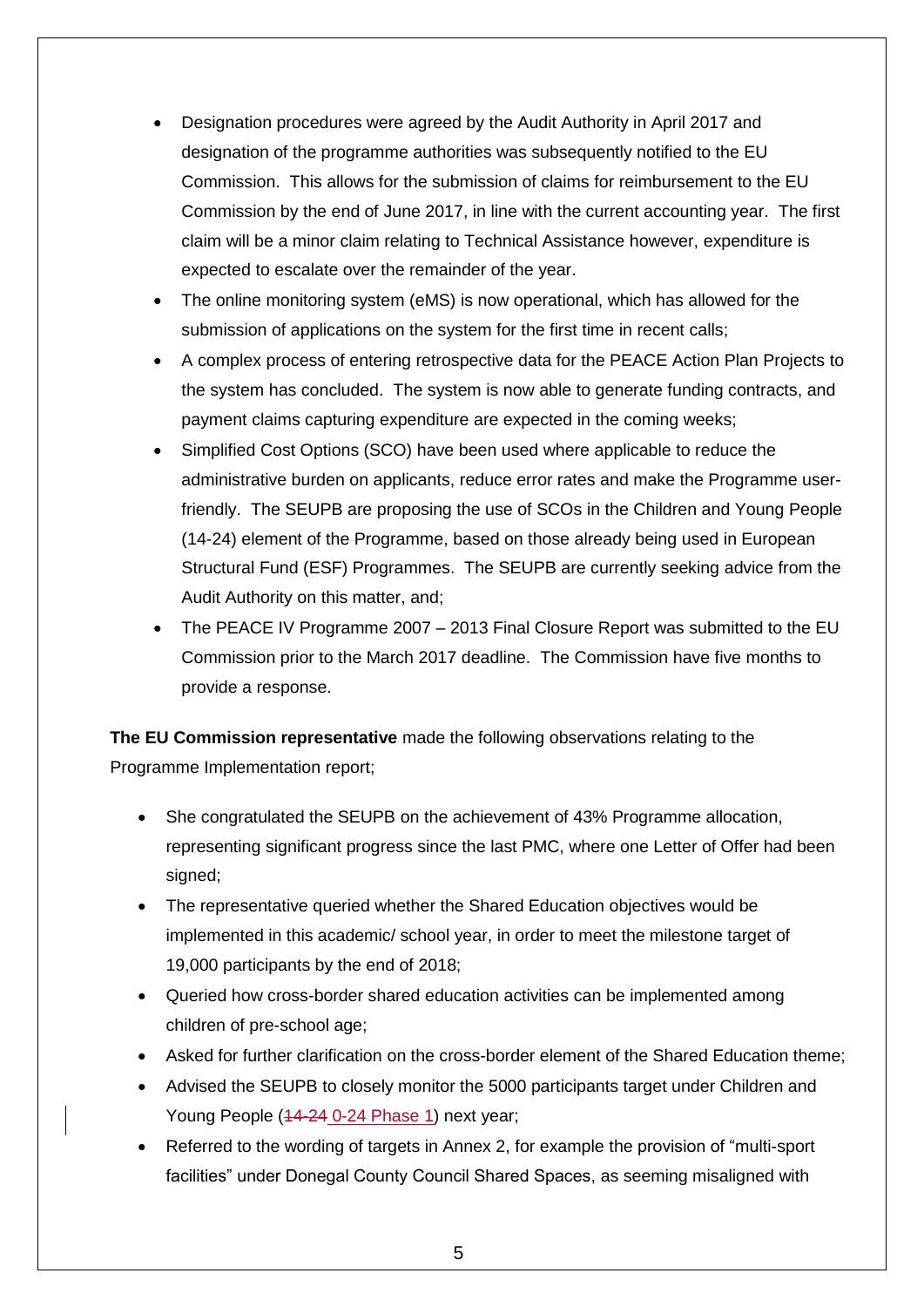PEACE Programme objectives. She advised amendment of the wording for future papers;

- Referred to the JS Head of Unit's comments on not achieving the 20-project target under the Regional call, and asked what portion of the target may be achieved instead, and;
- Confirmed the Commission has received all PEACE III 2017 2013 closure documentation and will aim to respond in July 2017.

#### **Action Point 1: Amendment of wording: MA/JS**

**The JS Head of Unit** provided the following responses;

- The performance framework objectives under Shared Education are difficult given the time lost to the Programme in 2016 however, the SEUPB have engaged with the applicants to the objective to review targets and implementation plans and are confident the 19,200 target can be achieved;
- Implementation of the projects under the Shared Education specific objective will begin in this academic year. As only 8 weeks remain in the academic year, schools will not directly engage with activities however, schools are currently being recruited with the intention of utilising the September intake against the indicator;
- He stated that achieving targets in the pre-school sector is challenging due to small class sizes however, the objective seeks to implement cross-border collaboration through play and exploration of diversity in pre-school children, and curriculum-based citizenship activities for primary and post primary children;
- He agreed the project description in in Annex 2 does not evidence the use of the multisports complex in peace and reconciliation activities, nor does it portray sport as an excellent medium in cross-community integration and changing attitudes. He assured the representative that the facilities will be closely monitored to ensure adherence to the Programme objectives. The Chair confirmed that the descriptions contained in the report will be amended for use going forward, and;
- He confirmed that around 75% of the 20-project output target under the Regional call is expected to be achieved.

**The Chair** asked the Department of Education representative to comment on the points raised regarding achieving Shared Education targets.

**The Department of Education NI representative** reiterated the JS Head of Unit's comments that the two Shared Education applicants are working diligently to recruit schools before the end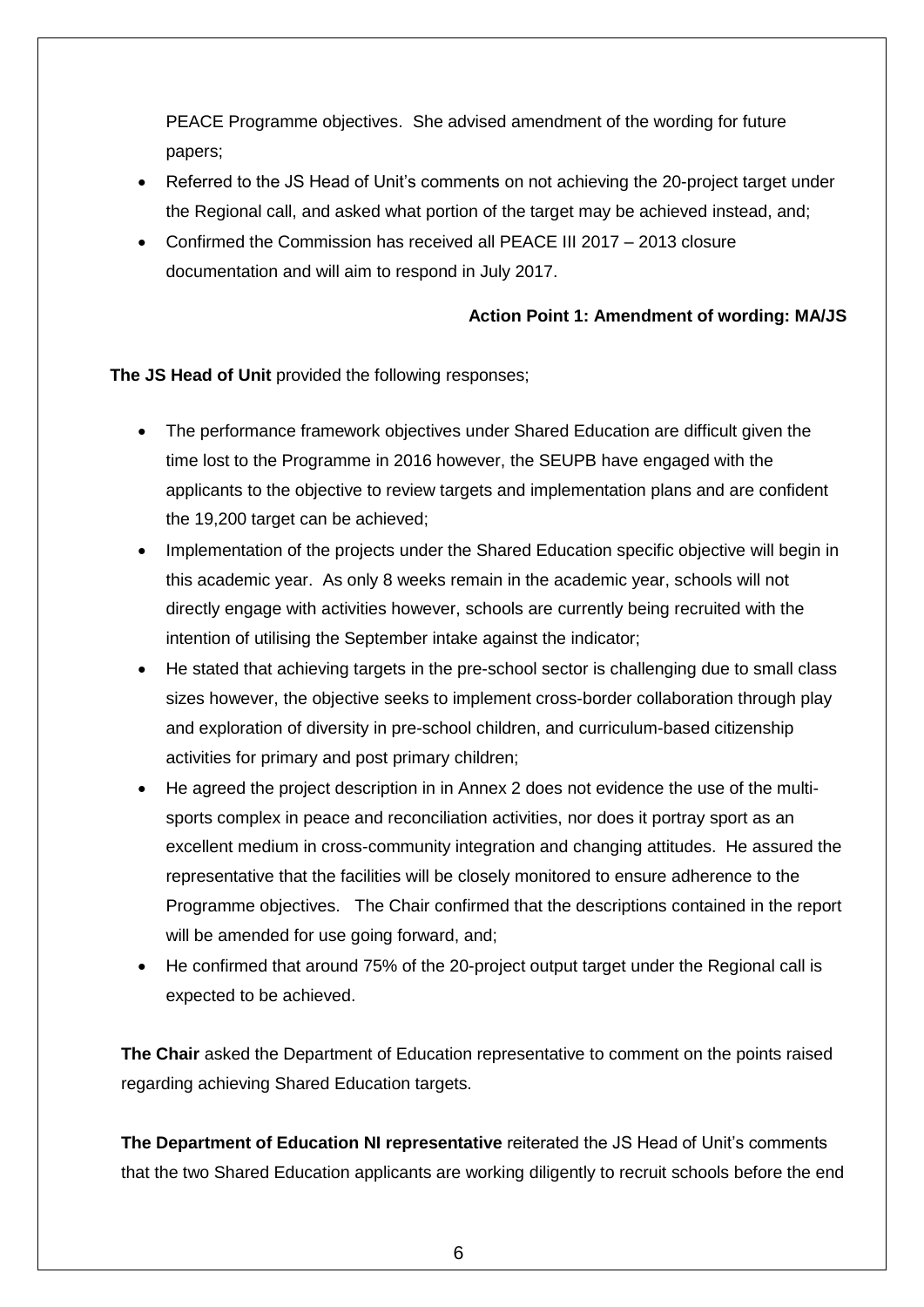of the academic year in June. He stated the call is aimed at schools with no prior experience of collaboration, and the partners are aware of the importance of reaching the 19,200 participants target by 2023.

Monitoring Committee Members made the following comments;

- Queried when the remaining approved projects would receive their Letter of Offer;
- Welcomed the implementation of the online monitoring system (eMS);
- Asked that the presentation given by the JS Head of Unit is circulated to Members;
- Requested a sectoral break-down of Children and Young People (14-24) and Shared Spaces applications, and;
- Queried why a number of Local PEACE Action Plans have not progressed as well as anticipated.

#### **Action Point 2: Presentation circulated: MA**

**The JS Head of Unit** provided the following responses;

- He explained that the SEUPB have taken the decision to issue contracts from the eMS system and stated that JS are working on the remaining eight Local PEACE Action Plans with the aim of issuing these before the end of May 2017;
- Applications to the Children and Young People (14-24) element of the Programme ranged widely across the third sector, including a number of children's charities. Shared Spaces applications vary due to the size of the capital element and come from across the community and voluntary sector, local authorities and government departments. The reasons for the Local Action Plan delays are complex however, there are clear indicators activity levels are experiencing an upturn.

**The Department for Education NI representative** informed Members of a project running parallel to the Shared Education calls; the Signature project. He stated his understanding that the unsuccessful applicants to this project are ideally placed to take advantage of Shared Education theme funding and should be considered against the thematic targets.

#### **The Monitoring Committee**;

 **Noted** the progress that has been made with regards to programme implementation;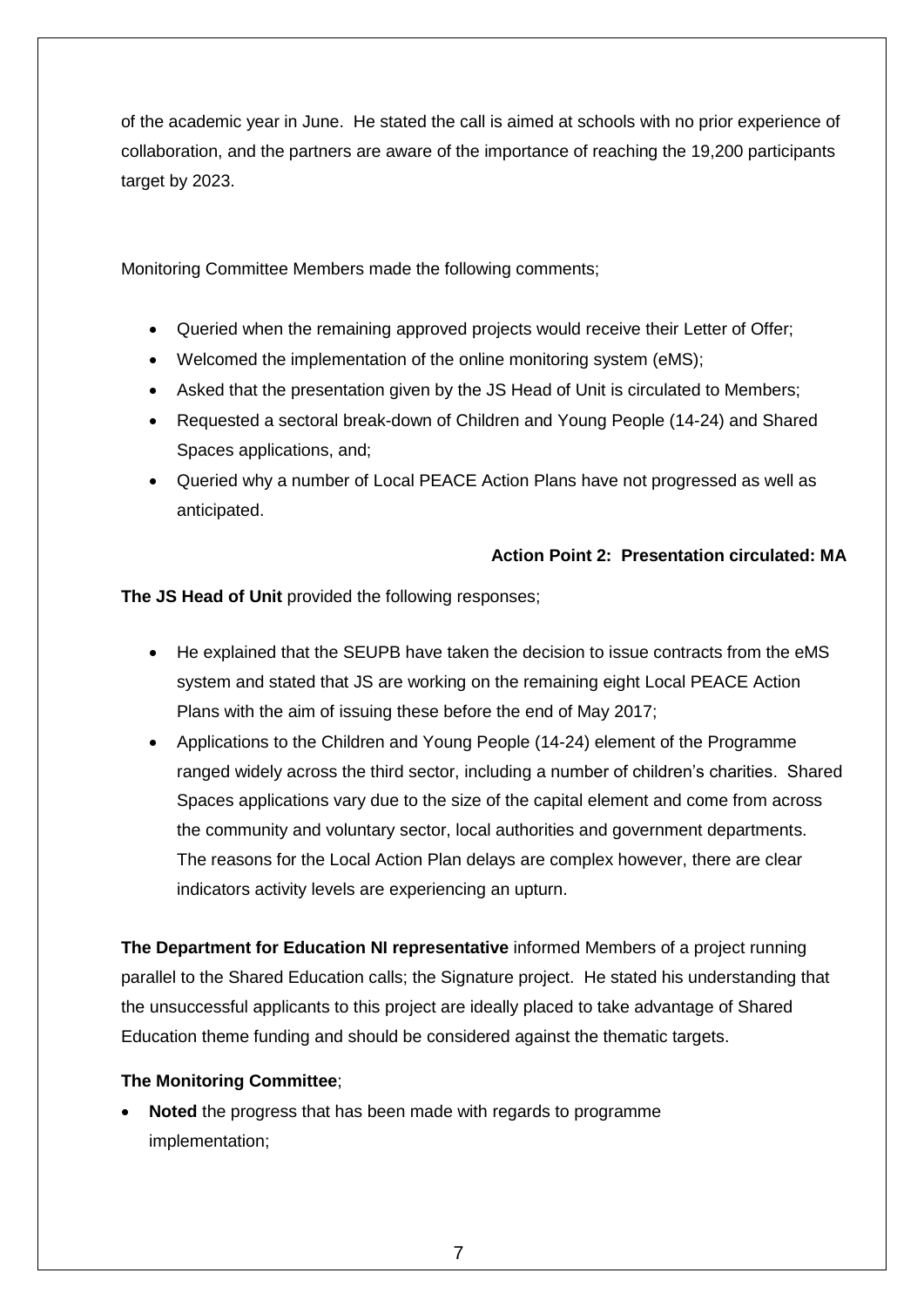**Noted** progress that has been made with regards to the Regulatory Requirements of the Programme including SEUPB's use of eMS and designation

#### **6. 2016 Annual Implementation Report**

**The Chair and Director, MA,** introduced the 2016 Annual Implementation Report for PMC approval prior to the 30<sup>th</sup> June regulatory deadline for submission.

**The Director, MA,** reminded Members the structure of the AIR follows EU Commission requirements and the figures presented were recorded at the end of 2016, and are therefore are historical in nature.

He also drew Members' attention to the one-page infographic provided at today's meeting, which presents key information as a Citizen's summary to the AIR.

**The EU Commission Desk Officer** made the following comments;

- She informed the Committee that a more substantive report is expected for the 2016 reporting period, however, given the first project was approved in November 2016, the report will realistically reflects actual implementation on the ground;
- The Commission will receive the report and the Citizen's Summary by 30th June and provide the SEUPB with their comments;
- She referred the SEUPB to comments made on the previous year's infographic and suggested a test of its effectiveness by issuing it to members of the public;
- Suggested the inclusion of a web link leading to further information in relation to the Programme on the SEUPB website, and;
- Suggested the inclusion of a sentence stating the main Programme objective.

**The Monitoring Committee members** made the following observations;

- Suggested the infographic could benefit from more simplified language;
- Members of the public should be able to access further information through the SEUPB website, using the infographic as a base, and;
- Further definition should be provided on the term "Victims and Survivors" before issuing to the public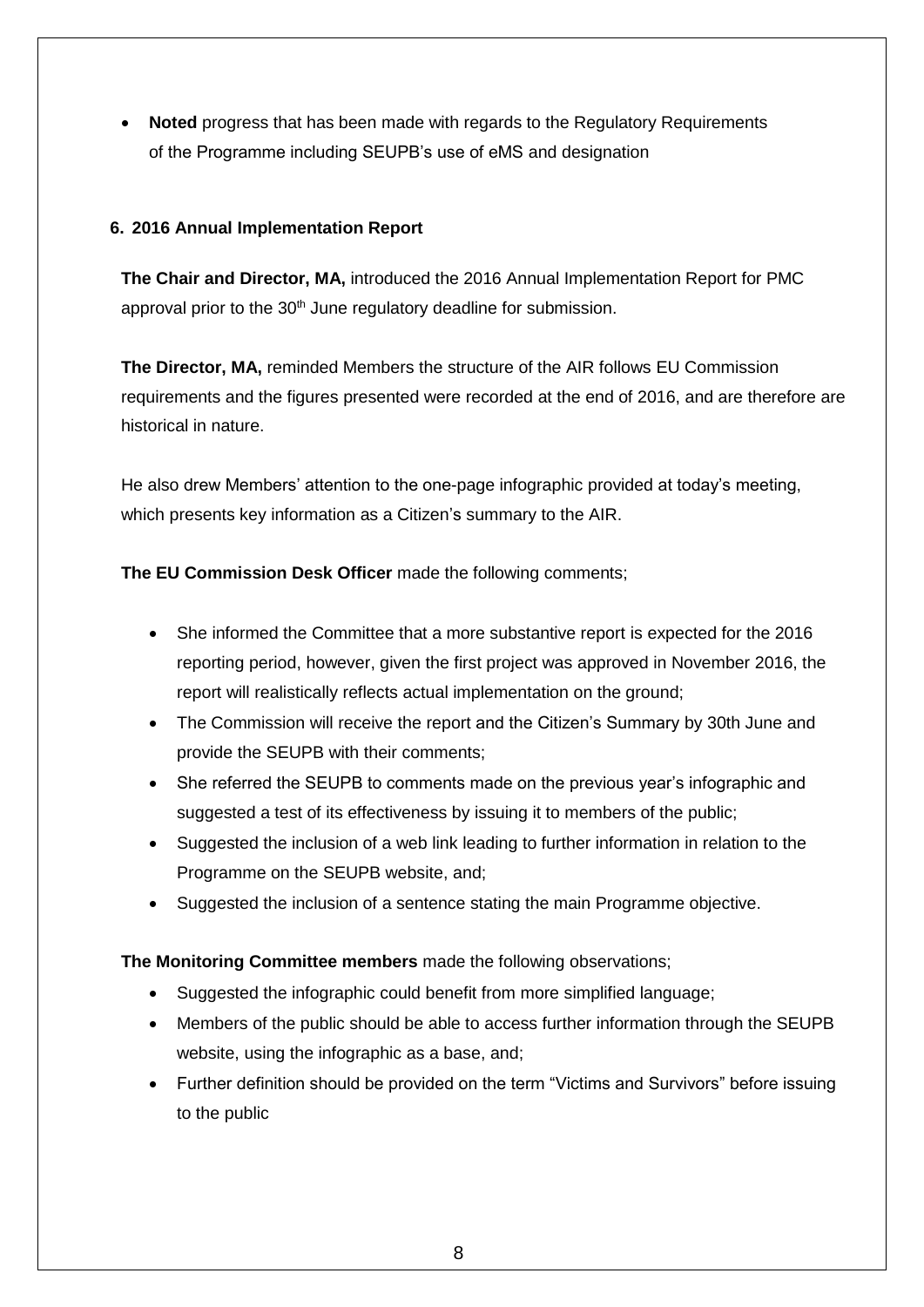**The Director, MA**, thanked the Committee for their comments, and asked that further comments or examples of similar documents are sent to the SEUPB by the end of June.

### **Action Point 3: Comments to be forwarded to SEUPB by end June: PMC**

#### **The Monitoring Committee**:

- **Noted** the contents of the 2016 Annual Implementation Report;
- **Approved** the Annual Implementation Report for the PEACE IV Programme, subject to any requested amendments.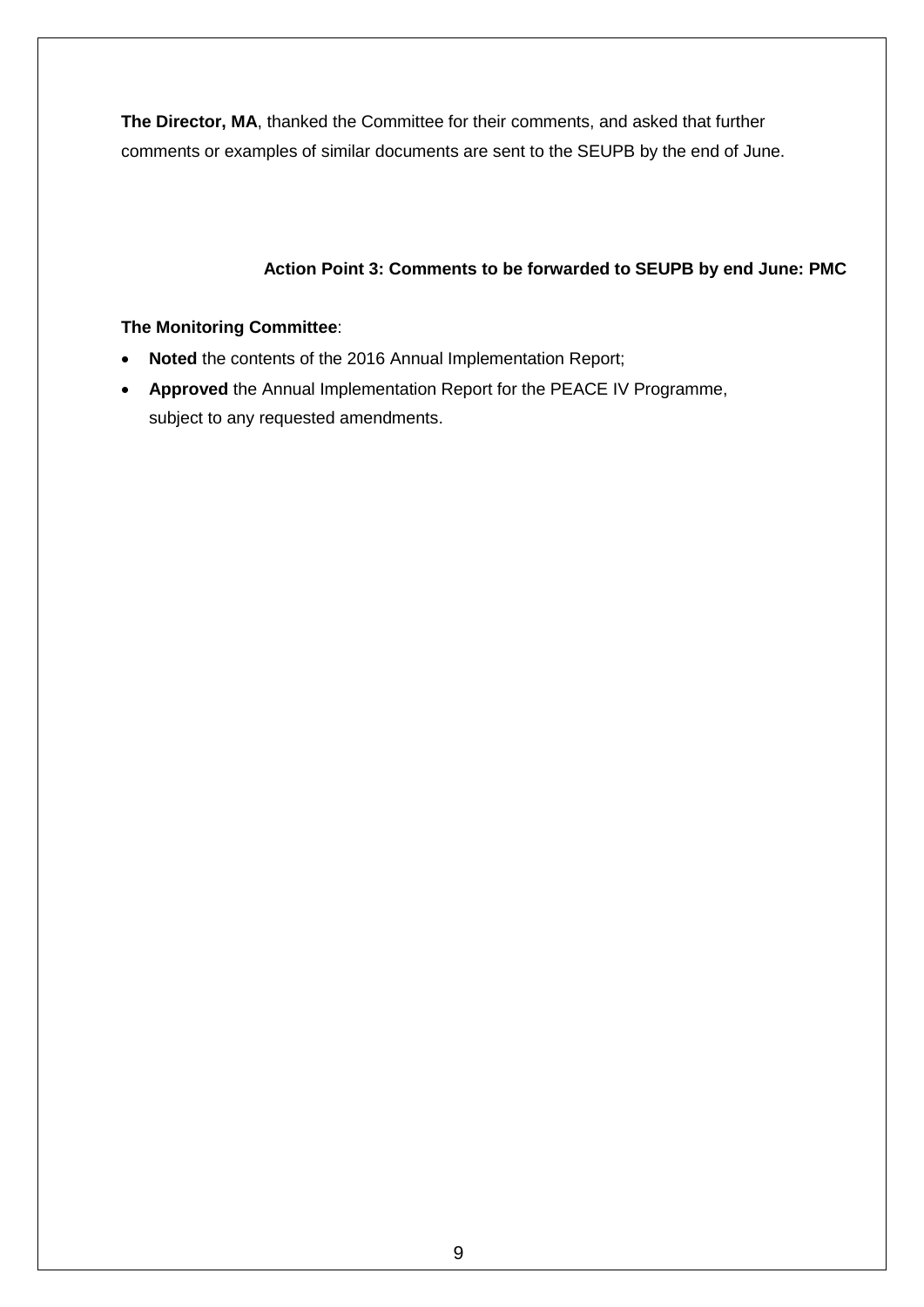#### **7. Evaluation Plan – Update**

**The Chair** provided a background to the PEACE IV Evaluation Plan, and informed Members of the appointment of SJ Cartmin Consultancy to conduct the Implementation Evaluation in March 2017.

**The Chair** invited **Sarah McCarthy** of SJ Cartmin to provide a presentation on progress in relation to their work on the Implementation Evaluation

Following the presentation, **the Chair**, **MA Director**, and **JS Head of Unit** made the following comments;

- Thanked Sarah for her presentation and informed Members that several of the issues identified were noted by the SEUPB prior to the evaluation, and appropriate actions have been taken in response;
- Expressed interest in the outcomes of focus groups taking place, which will be conducted by the consultants;
- Informed Members that this was the first time that the SEUPB has engaged in this type of evaluation during the implementation phase of the Programme and that the SEUPB looks forward to considering and implementing the recommendations made in the report where necessary;
- Reminded Members that the implementation evaluation examines the implementation arrangements of the Programme. Impact evaluations will be commissioned by the end of the year, which will assess whether the Programme is having the impact on the result indicators for the Programme;

The Monitoring Committee made the following observations;

- Relayed feedback received from smaller community and voluntary organisations, who feel the complex administration required within the application favours larger statutory bodies and organisations, and potentially blocks high quality projects from the Community and Voluntary sector from consideration;
- Advised the SEUPB to ensure that the Local PEACE Action Plans are implemented by the local communities and those best placed to deliver the aims;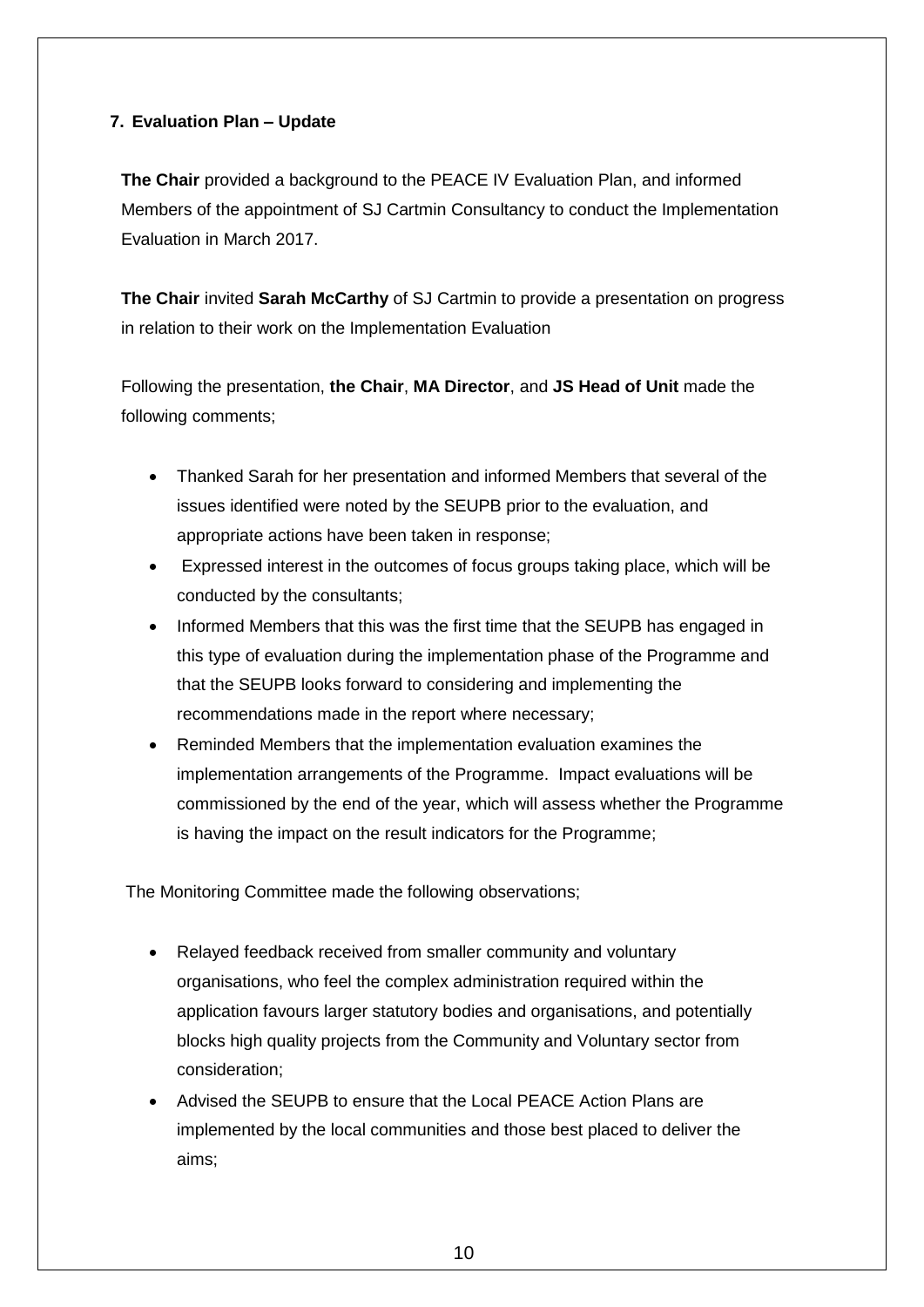- As the implementation evaluation is a joint evaluation with the INTERREG VA Programme, **the DPER representative** queried how the report would present findings for PEACE and INTERREG and received assurance from the evaluator that, while the Programmes share many business processes and rules, issues relevant to each individual Programme will be outlined within the report;
- Stressed the importance of the evaluation process, and welcomed the focus on the long-term partnership approach;
- Congratulated the SJ Cartmin consultant on the important work undertaken to date;
- Stressed the need to utilise the findings of the implementation evaluation to implement change from the beginning of the Programme
- Stressed the need to use the outcomes of the evaluations in informing future thinking and future programmes;
- Advised that the Programme should reflect on the participation of grass roots community and voluntary organisations who are intrinsic to the Programme, and that they are able to participate without barriers;
- Expressed concern that the majority of funding is allocated to statutory bodies;
- Stated that no individual organisation or sector has a right to the funding, it should be allocated to those best positioned to achieve the Programme objectives.

**The Chair** and **the JS Head of Unit** provided the following responses;

- Agreed with the comments made and emphasised the value of undertaking the evaluation at this early stage of the Programme;;
- Outlined how the Programme design allowed voluntary and community organisations to participate and benefit as Partners under an experienced Lead Partner. Following the latest round of assessment, the SEUPB can reflect on Members' comments and examine the potential for improvements;
- Suggested further engagement with Lead Partners, such as Lead Partner workshops, to encourage greater involvement of community and voluntary partners in project activity;
- The application process was designed to welcome strategic projects on the assumption that the delivery partners named in the application were best placed to deliver the interventions;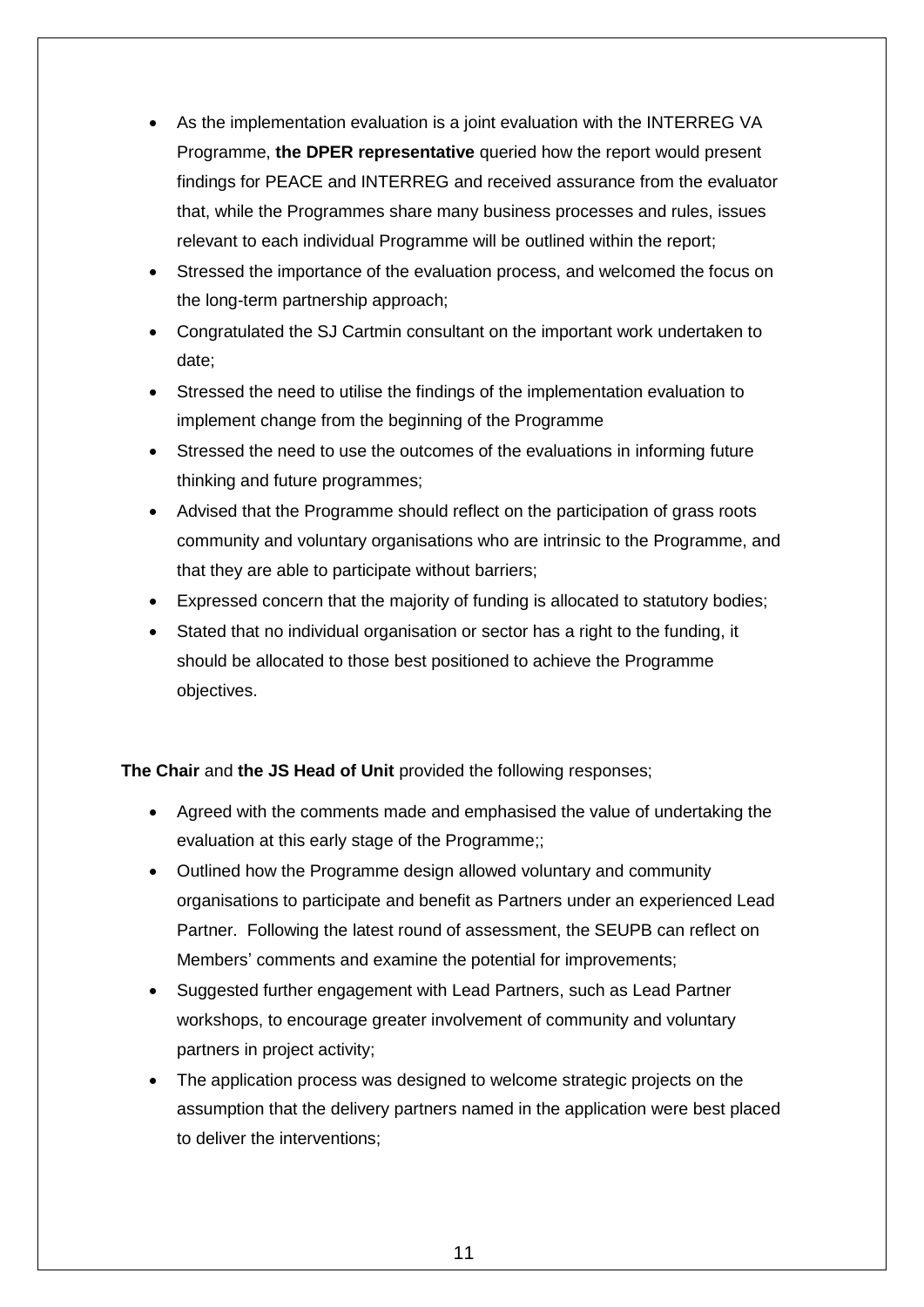- The opportunity exists for the Community and Voluntary Sector to analyse and monitor the delivery of the objectives and to promote themselves to Local Authorities who have responsibility for the PEACE Action Plans, and;
- The evaluator stated that next week's focus groups may provide further detail, and could identify potential resources in further partnership development.

**The EU Commission representative** thanked the consultant for her presentation, which she will return to colleagues in the EU Commission.

She queried the timing of the draft reports for the impact evaluations, given the intention to allocate 90% of the Programme in the third quarter of the year.

**The Director, MA**, provided the following clarification;

- The procurement process to appoint evaluators to undertake the PEACE IV Impact Evaluations will begin shortly – one for Children and Young People (14 - 24) and another Impact Evaluation for all other themes within PEACE IV, with the exception of Shared Education;
- A separate impact evaluation will be commissioned for the Shared Education theme, with details to be confirmed;
- The first Impact Evaluation report is anticipated six months after appointment of the evaluator, and should examine the initial projects approved for funding and identify any issues, particularly those pertaining to Brexit;
- The Impact Evaluations will examine whether the Local Action Plans are having the desired impact, and suggest actions to maximise impact where it is found to be insufficient, and;
- The Impact Evaluators will provide rolling reports until 2022.

#### **The Monitoring Committee;**

 **Noted** the progress in implementing the Evaluation Plan and the Implementation Evaluation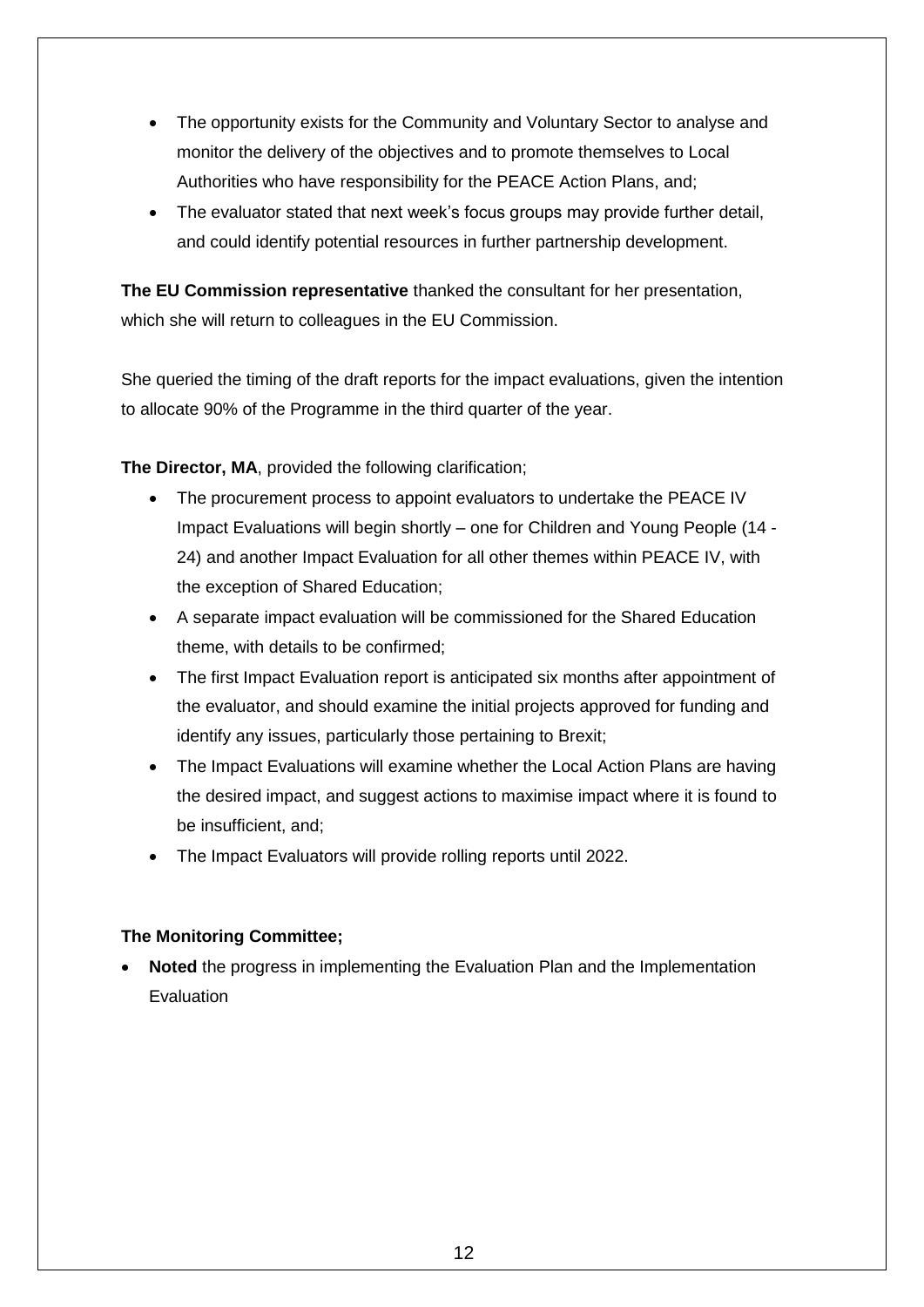#### **8. Communications Strategy**

**The Chair** introduced the Communications Strategy paper, and asked **the Communications Manager** to provide a presentation on progress since the previous PMC meeting.

**The EU Commission representative** thanked the Communications Manager for his presentation and highlighted the importance of effective and transparent communications in promoting the Programme. **She also** queried whether users of the SEUPB website can be categorised by country of origin.

**The Communications Manager** replied that the country of origin can be determined using Google Analytics, and there has been recent heightened interest in the Programme from French and German press. He agreed to share data on the international spread of users with the EU Commission.

#### **Action Point 4: Sharing of website users data: Communications**

**The Chair** informed Members the Programmes receive a high level of external interest, and this will be reflected in future Communications correspondence with the PMC. She reminded Members that the level of interest is due to greatly increase as projects are implemented on the ground.

**The Monitoring Committee** made the following observations;

- Suggested that the commission research the perception that the Programmes are "an excuse for funding" without a concept of their true purpose;
- Queried why the awareness of the Programme is higher in the Border Region of Ireland;
- Felt that the lower awareness of the Programme in Northern Ireland reflects low recognition of the benefits of engagement with the EU, which contributed to the EU Referendum decision.

**The Communications Manager**, **the Pobal representative** and **the Chair** provided the following responses: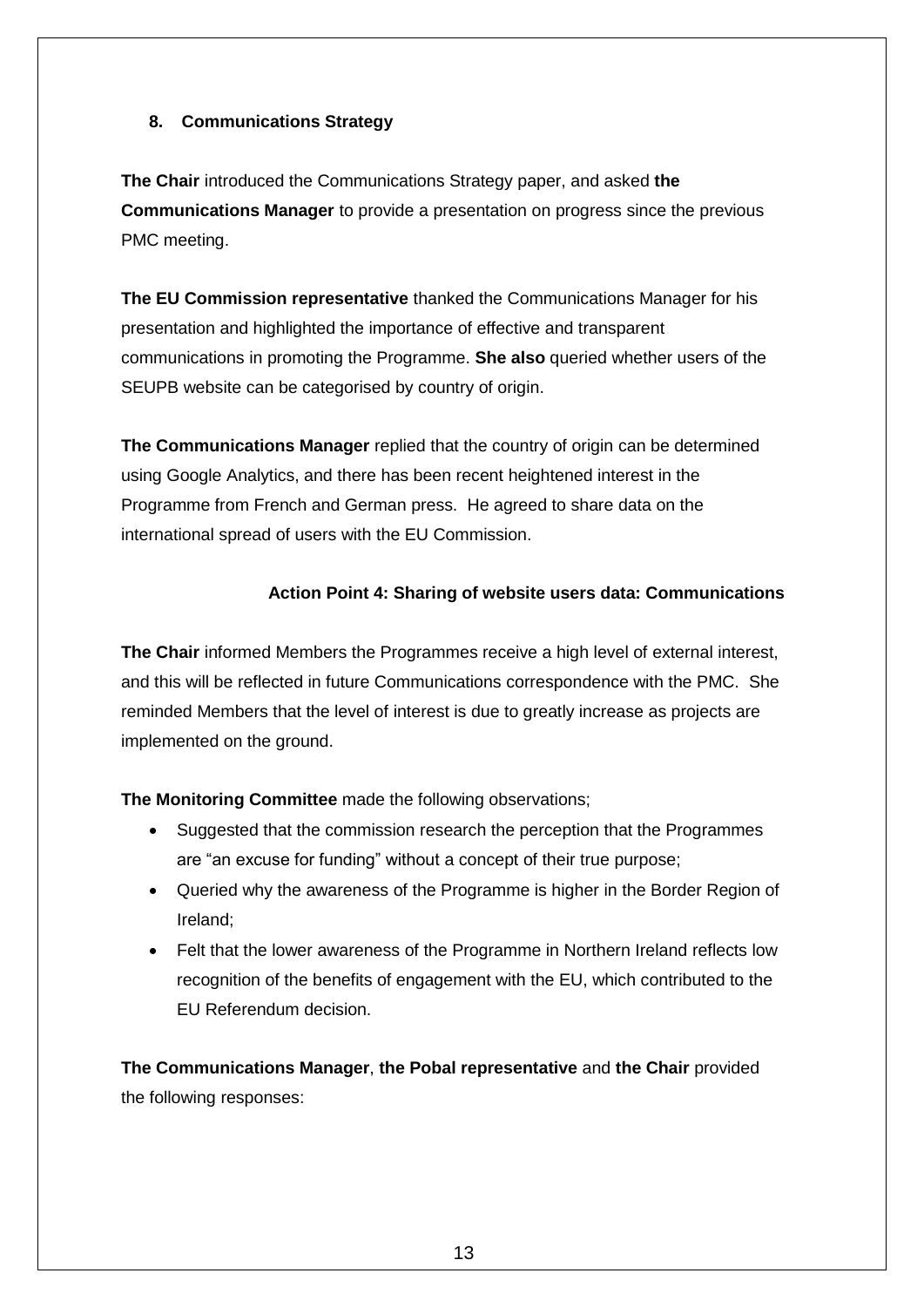- It is possible that the larger capital build projects in the Border region have left a lasting impression on the communities there and raised awareness of the Programmes;
- Many of the cross-border projects are connected to mainstream funding from the Irish Government, and are highly visible;
- Heightened awareness in the Border Region could be related to the smaller population compared to the entirety of Northern Ireland.

The Monitoring Committee;

 **Noted** the Communications Activity since the last Programme Monitoring Committee meeting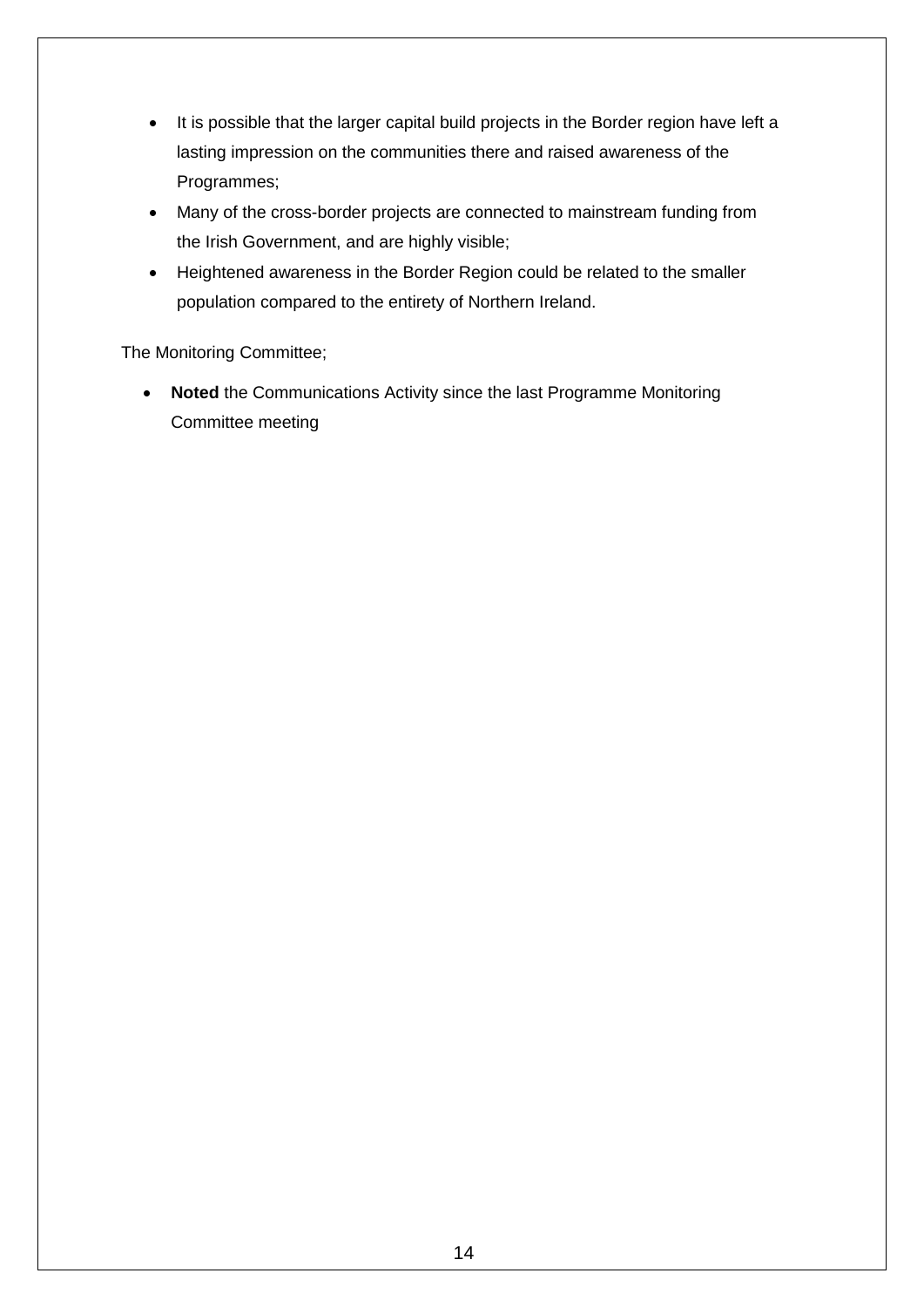#### **9. Project Presentation – Victims and Survivors Service**

**The Chair** introduced the next agenda item, a presentation from Margaret Bateson, Chief Executive of the Victims and Survivors Service (VSS), which received the first Letter of Offer under the PEACE IV Programme 2014 – 2020.

**The Chair** thanked the VSS Chief Executive for her presentation, and asked her to provide further detail on the organisation's cross-border relationship with the Accountable Department in Ireland (the Department of Housing, Planning, Community and Local Government ((DHPCLG))).

The Monitoring Committee Members also made the following observations:

- Congratulated the VSS Chief Executive on her work and progress to date;
- Asked for details of how the VSS managed the transfer of cash payments to victims and survivors to alternative support under the health and wellbeing objective, and to detail the challenges faced;
- Asked how the VSS engaged with partners in the voluntary sector, or selected them for funding.

**The VSS Chief Executive** provided the following responses:

- The VSS works closely with the Department for Foreign Affairs in Ireland and Cooperation & Working Together (CAWT);
- The VSS has experience in service delivery on a cross-border basis through the Individual Needs Programme under their core funding, which supports around 200 individuals living outside Northern Ireland.
- A further call will be opened to address two identified geographical gaps in Louth and Donegal;
- The VSS attempted the transfer of cash payments to victims and survivors to a needs-based approach upon its inception in 2012 however, the actions were deemed unfit for purpose by September 2012. The Service has spent the last two years collaborating with the Commission for Victims and Survivors (CVS), the Executive Office and their community partners to create a common vision in transferring to a needs-based approach. The development of a "hybrid" funding core in April 2017 allowed continued support for those victims and survivors who relied on the grant payments, parallel to instigating health and wellbeing social workers and progressing to a needs-based support approach to services.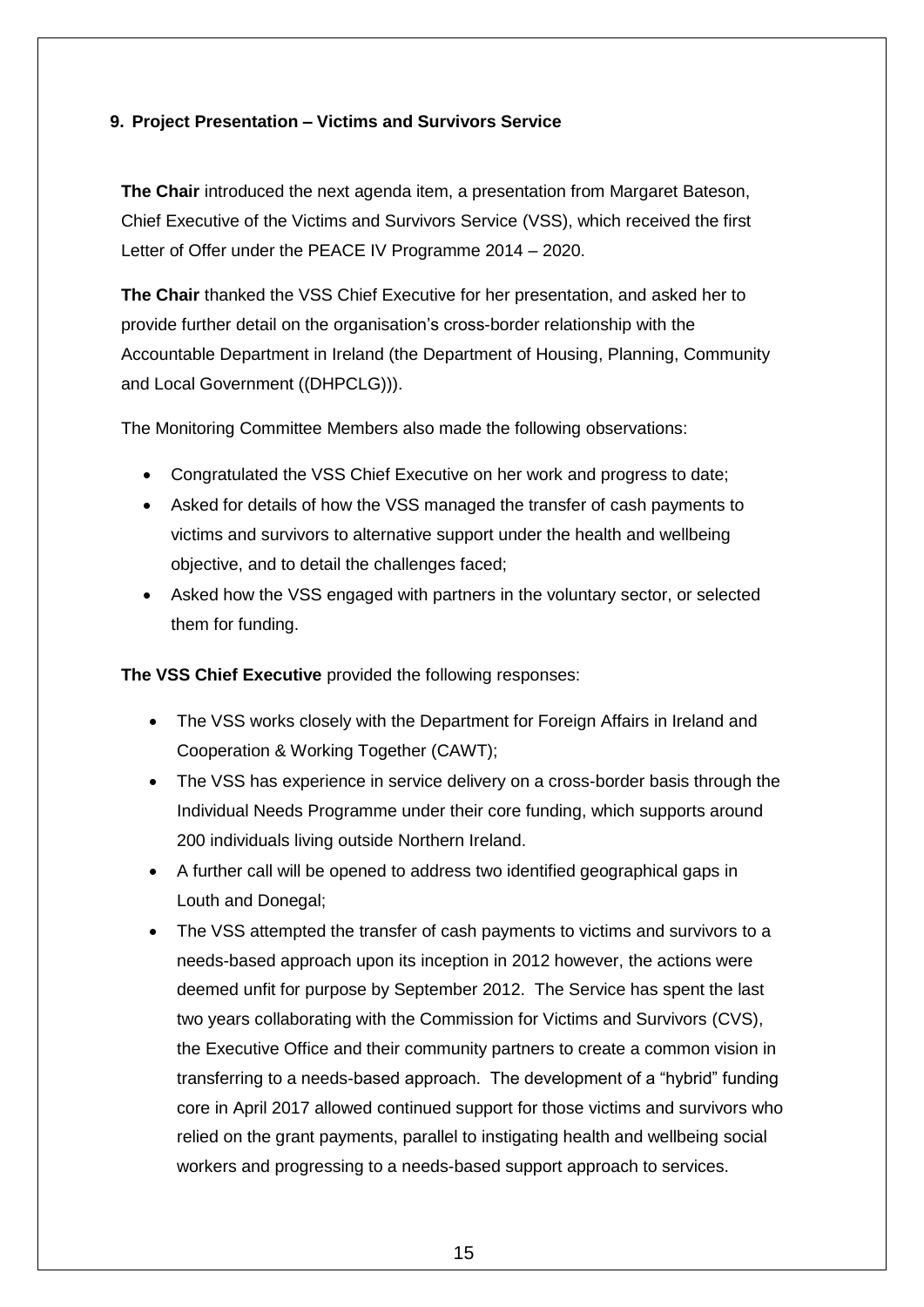The VSS released an open call in November 2016, following the approval of their Stage 2 application for PEACE IV funding. The VSS aligned the opening of their core funding with the PEACE IV funding, and closed the call in January 2017. The call resulted in the issue of contracts to 55 organisations; 9 of these are in receipt of Advocacy Support Workers and 21 Health and Wellbeing Case Officers (out of a potential 25) have been assigned. All 55 organisations have access to the Case Officers and are linked via SLAs. The VSS are working to develop a culture of sharing and collaboration between the organisations, beyond the SLAs.

**The Chair** stated the progress in the transfer is also due to outstanding work on the design and preparation of the Peace Programme by the VSS, the Executive Office and DHPCL<sub>G</sub>

**The EU Commission representative** echoed the comments made, and discussed previous challenges in designing the Victims and Survivors element of the Programme. She asked for further clarification on the two funding streams under the VSS's core funding.

**The VSS Chief Executive** explained the organisation's funding from both the Individual Needs Programme and the Victim Support Programme.

The Monitoring Committee:

**Noted** the contents of the Victims and Survivors Service presentation.

#### **10. A.O.B.**

No further items of business were declared

#### **11. Date of Next Meeting**

The next PMC meeting will be held in autumn 2017 in Northern Ireland, Belfast or Derry- Londonderry.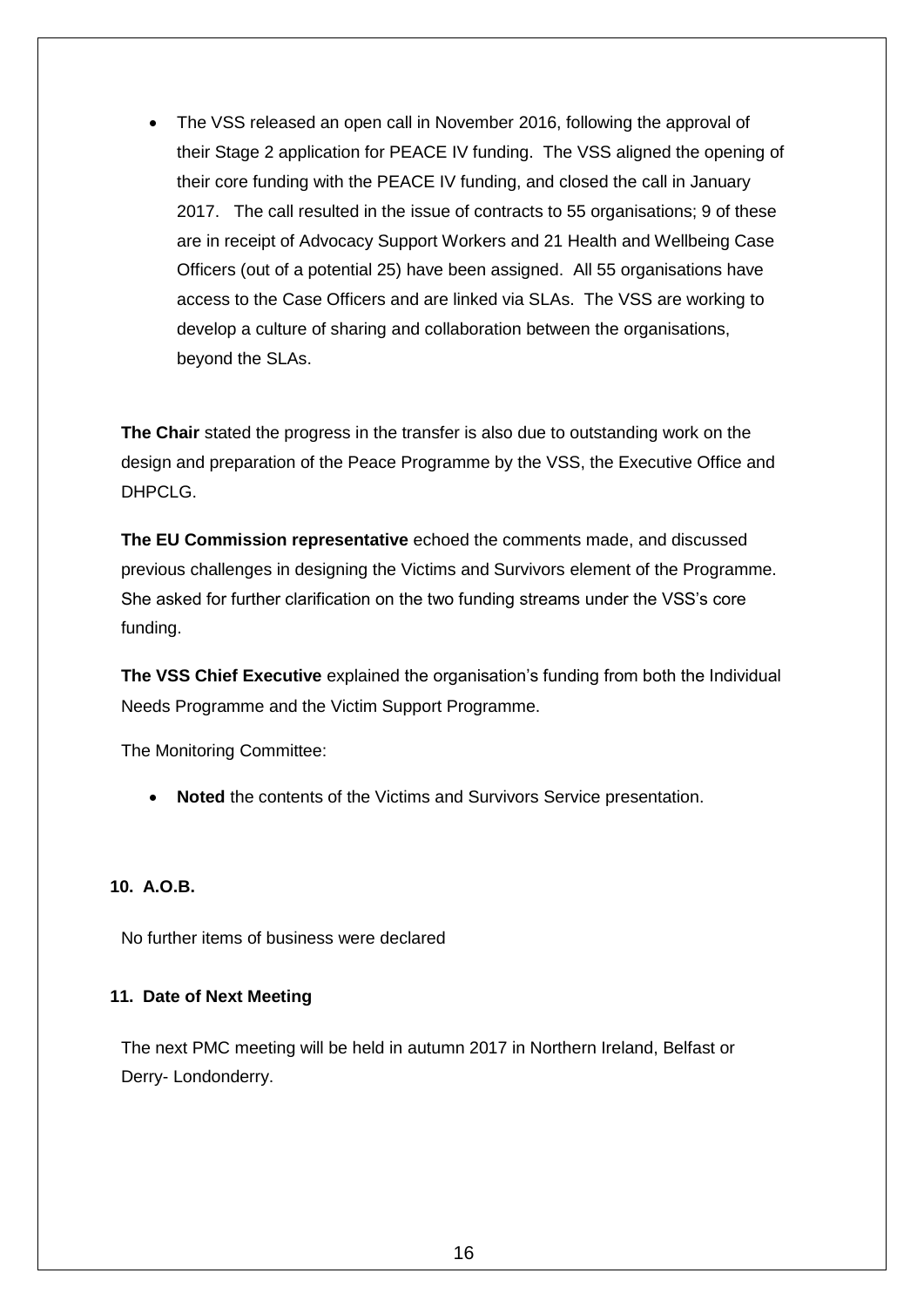## **ANNEX I**

# **ACTION POINTS/ISSUES OF CLARIFICATION ARISING FROM MONITORING COMMITTEE Wednesday 24th May 2017, Four Seasons Hotel, Carlingford**

### **ACTION POINTS**

| Agenda Item            | <b>Action Point</b>            | <b>Responsibility</b>   |
|------------------------|--------------------------------|-------------------------|
| 5. Update on           | Wording of project             | <b>JS/MA</b>            |
| Implementation of      | summaries in Annex 2 of        |                         |
| <b>PEACE IV 2014 -</b> | Implementation Paper to        |                         |
| 2020 Programme         | be amended                     |                         |
| 5. Update on           | Implementation                 | Secretariat             |
| Implementation of      | presentation to be             |                         |
| <b>PEACE IV 2014 -</b> | circulated to Members          |                         |
| 2020 Programme         |                                |                         |
| 6. Annual              | Further comments or            | <b>PMC</b>              |
| Implementation         | examples of effective          |                         |
| Report                 | infographics to be             |                         |
|                        | forwarded to SEUPB by          |                         |
|                        | end June 2017                  |                         |
| 7. Communications      | Data on website users and      | Communications Manager, |
| <b>Strategy Update</b> | country of origin to be        | <b>SEUPB</b>            |
|                        | shared with EU                 |                         |
|                        | <b>Commission Desk Officer</b> |                         |
|                        |                                |                         |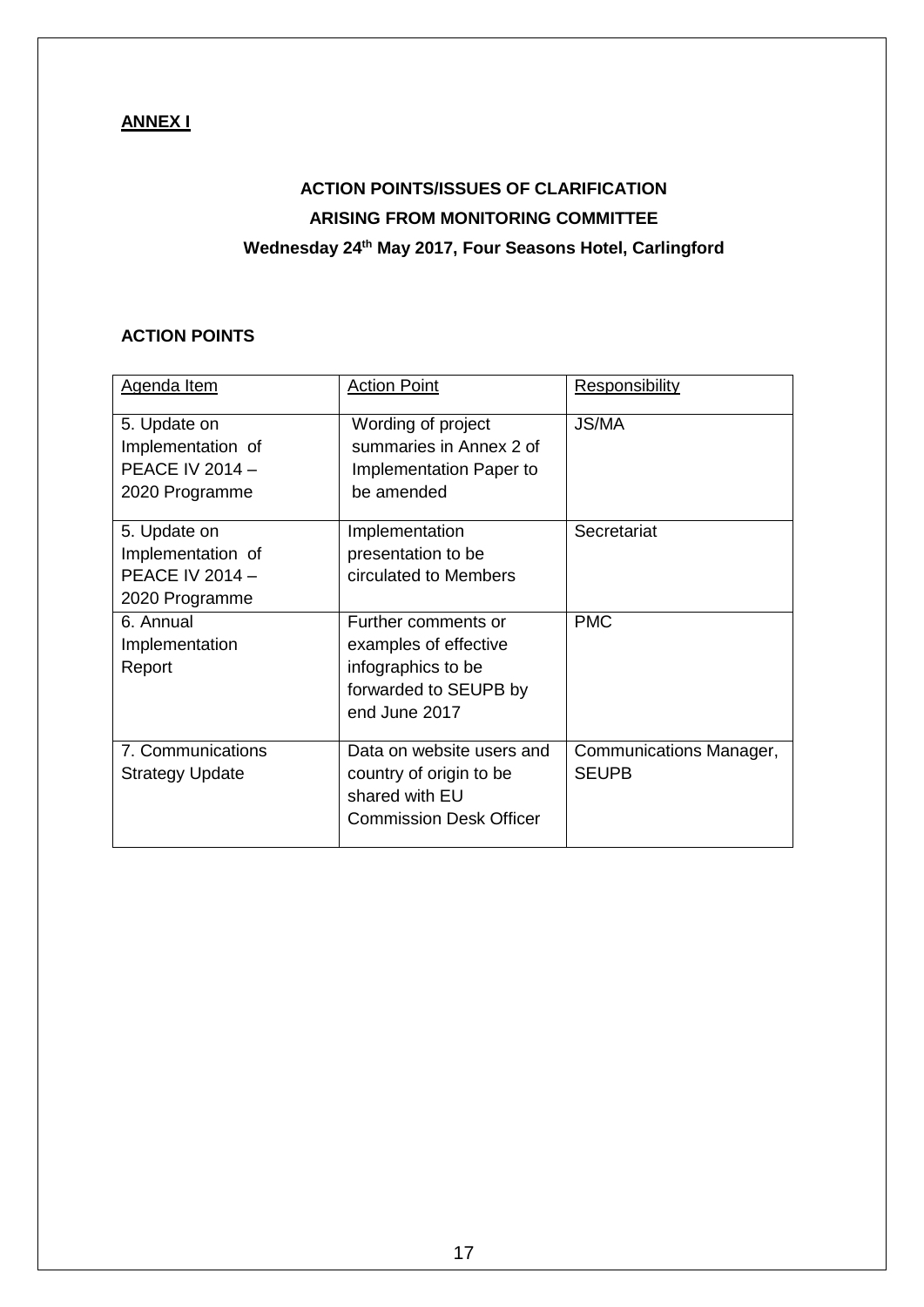## **ANNEX II**

# **Attendance – PEACE IV Programme Monitoring Committee, 24th May 2017, Four Seasons Hotel, Carlingford**

### **Chair**

Gina McIntyre SEUPB

### **Members**

| <b>Ulster Farmers Union</b>                      |
|--------------------------------------------------|
| NILGA, UUP                                       |
| The Wheel                                        |
| Northern Western Regional Assembly (NWRA)        |
| <b>ICTU Northern Ireland</b>                     |
| Confederation of British Industry (CBI)          |
| Department of Finance NI (DOF)                   |
| Joint Secretariat, SEUPB                         |
| Managing Authority, SEUPB                        |
| <b>Irish Rural Link</b>                          |
| Pobal                                            |
| <b>NICVA</b>                                     |
| Department of Finance NI (DoF)                   |
| <b>Environmental Pillar</b>                      |
| <b>DPER Ireland</b>                              |
| Irish Human Rights & Equality Commission (IHREC) |
| <b>NILGA/DUP</b>                                 |
| Head of Finance and Corporate Services, SEUPB    |
|                                                  |

## **Advisors**

| Donna Blaney    | The Executive Office                               |
|-----------------|----------------------------------------------------|
| Paul Geraghty   | Department of Housing, Planning, Community & Local |
|                 | Government (DHPLG)                                 |
| Brenda Hegarty  | Joint Secretariat, SEUPB                           |
| Andrew Johnston | Department for Communities (DfC)                   |
| David Logan     | Department of Children and Young People (DCYA)     |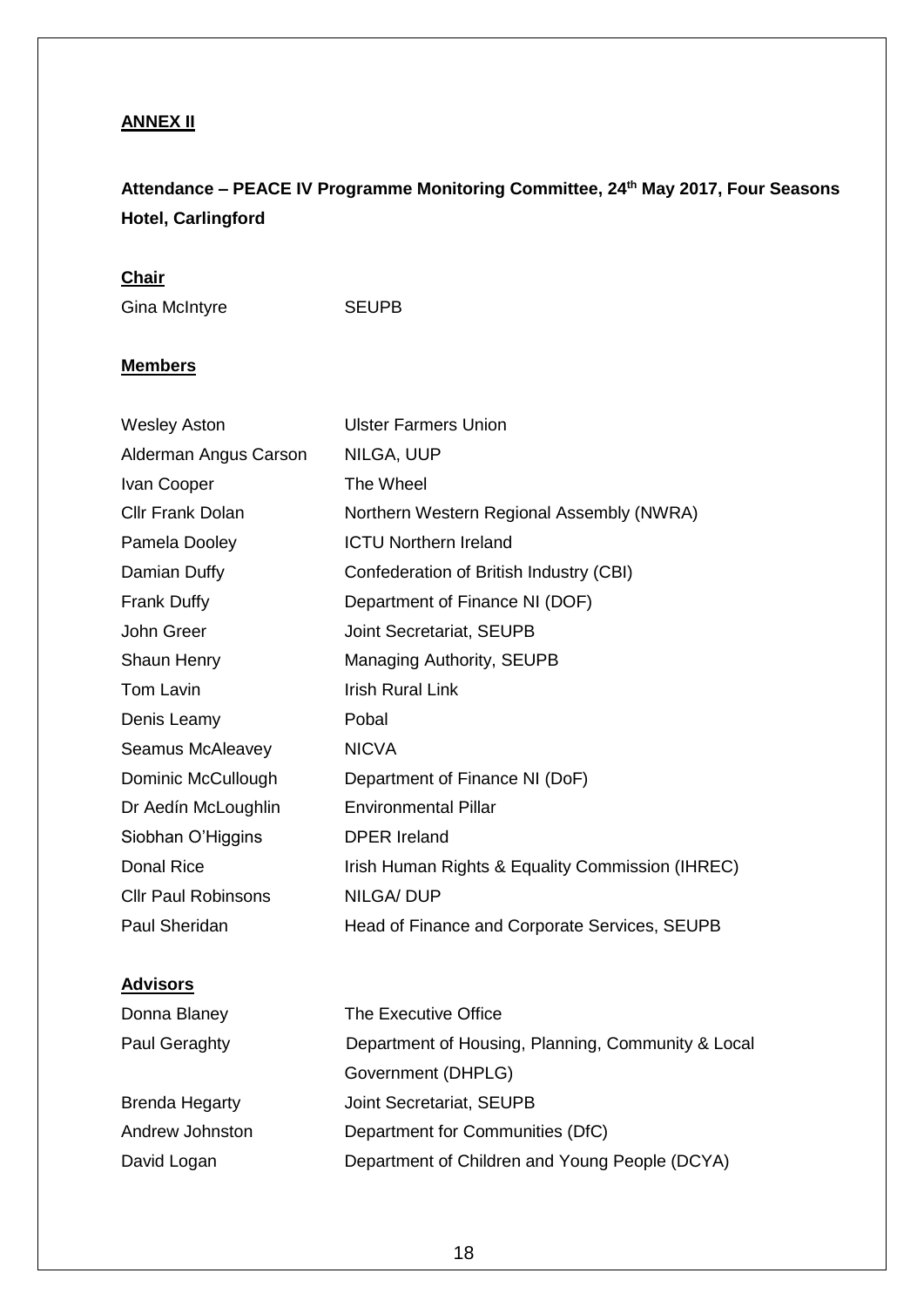| John McCandless        | <b>Communications, SEUPB</b>             |
|------------------------|------------------------------------------|
| Declan McGarrigle      | Managing Authority, SEUPB                |
| Tony McKibben          | Department for Communities (DfC)         |
| <b>Therese McNeill</b> | Certifying Authority, SEUPB              |
| Kieran Ormond          | Department of Education and Skills (DES) |
| <b>Tamara Pavlin</b>   | <b>European Commission</b>               |
| <b>Michael Power</b>   | <b>NISRA</b>                             |
| Jim Wilkinson          | Department for the Economy (DfE)         |
| John Williamson        | Department of Education NI               |

#### **Observers**

| Kevin Coyle          | International Fund for Ireland                   |
|----------------------|--------------------------------------------------|
| Cathy Geagan         | Department of Public Expenditure & Reform (DPER) |
| <b>Barry Guckian</b> | North West Regional Assembly (NWRA)              |
| Jenny McEneaney      | <b>NICVA</b>                                     |
| Emer McGeough        | North South Ministerial Council (NSMC)           |

### **Presenters**

| Margaret Bateson | <b>Victims and Survivors Service</b> |
|------------------|--------------------------------------|
| Sarah McCarthy   | <b>SJ Cartmin Consultancy</b>        |

## **Secretariat (SEUPB)**

| <b>Tara McCormick</b> | <b>Managing Authority (minutes)</b> |
|-----------------------|-------------------------------------|
| Sarah Reid            | <b>Managing Authority, SEUPB</b>    |

### **Apologies**

| <b>Cllr Tommy Byrne</b>    | EMRA                           |
|----------------------------|--------------------------------|
| Michael D'Arcy             | <b>IBEC</b>                    |
| <b>Hazel Francey</b>       | The Equality Commission NI     |
| <b>Cllr Garath Keating</b> | NILGA/ SF                      |
| <b>Marie Matthews</b>      | The Executive Office           |
| <b>Patrick McCauley</b>    | Irish Congress of Trade Unions |
| Lisa O'Kane                | <b>NILGA</b>                   |
| <b>Emily Smyth</b>         | <b>CNCC</b>                    |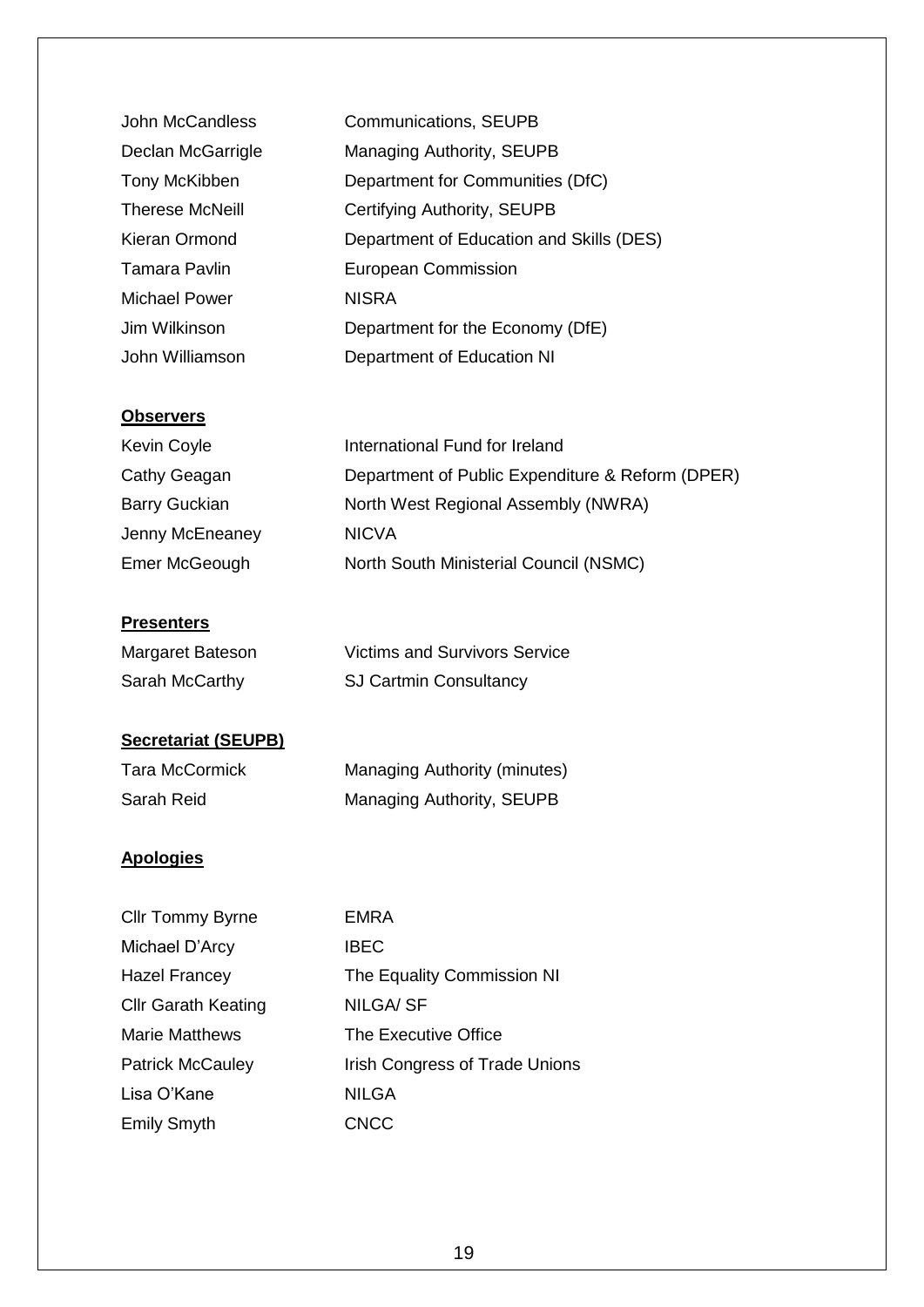**ANNEX III**

**Glossary of acronyms used in the minutes:**

| <b>CNCC</b>   | <b>Council for Nature Conservation and the Countryside</b>                |
|---------------|---------------------------------------------------------------------------|
| <b>DAERA</b>  | Department of Agriculture, Environment and Rural Affairs                  |
| <b>DfE</b>    | <b>Department for the Economy</b>                                         |
| <b>DHPCLG</b> | Department of Housing, Planning, Community and Local<br><b>Government</b> |
| <b>DOF</b>    | <b>Department of Finance (Northern Ireland)</b>                           |
| <b>DJEI</b>   | Department of Jobs, Enterprise and Innovation                             |
| <b>DoH</b>    | <b>Department of Health NI</b>                                            |
| <b>DPER</b>   | Department of Public Expenditure and Reform                               |
| <b>EMRA</b>   | <b>Eastern &amp; Midland Regional Authority</b>                           |
| <b>FIR</b>    | <b>Final Implementation Report</b>                                        |
| <b>ICTU</b>   | <b>Irish Congress of Trade Unions</b>                                     |
| <b>NICVA</b>  | <b>Northern Ireland Council for Voluntary Action</b>                      |
| <b>NILGA</b>  | <b>Northern Ireland Local Government Association</b>                      |
| <b>NISRA</b>  | Northern Ireland Statistics and Research Agency                           |
| <b>NSMC</b>   | <b>North South Ministerial Council</b>                                    |
| <b>NWRA</b>   | <b>Northern Western Regional Assembly</b>                                 |
| <b>SEUPB</b>  | <b>Special European Union Programmes Body</b>                             |